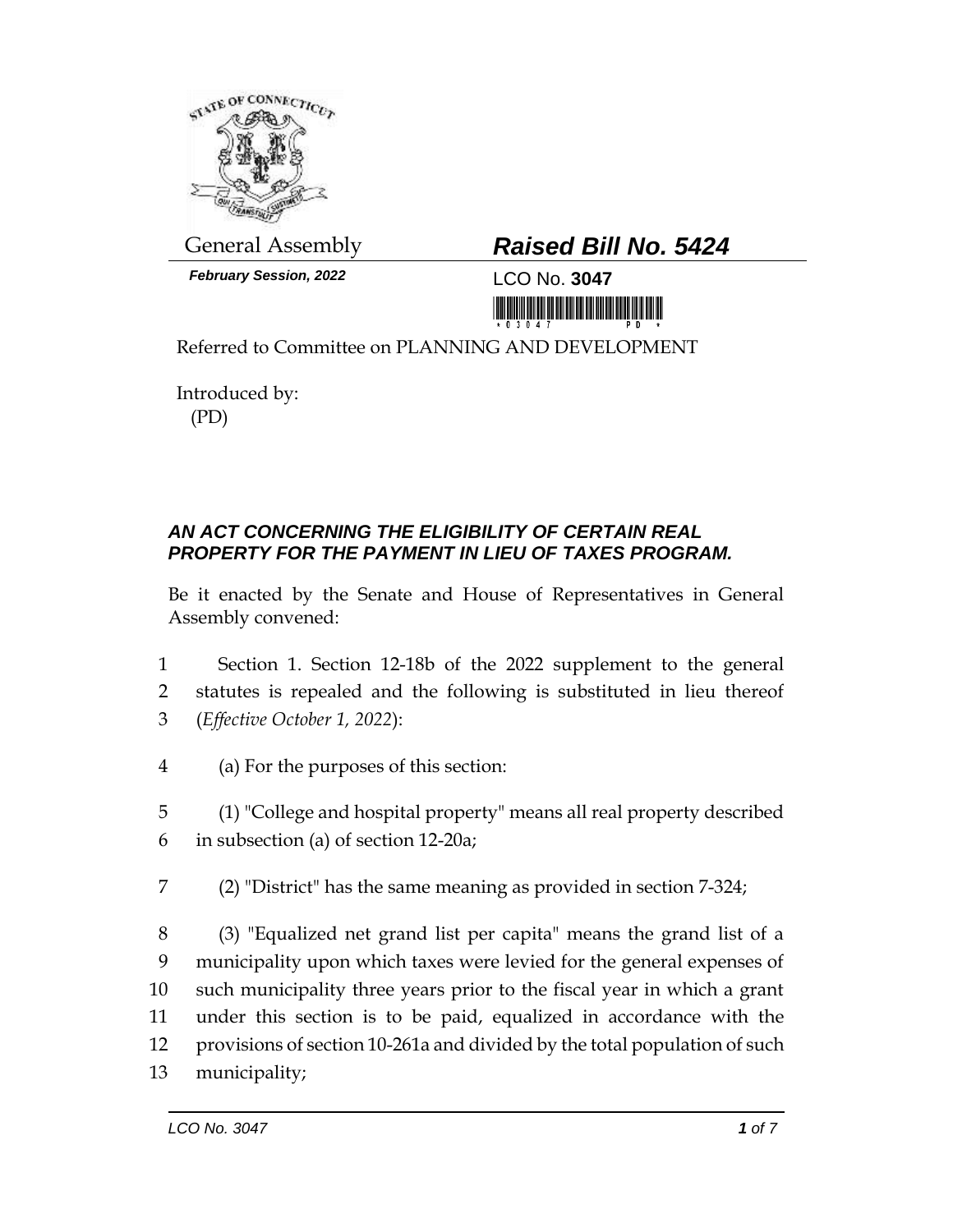(4) "Municipality" means any town, city, borough, consolidated town and city and consolidated town and borough;

 (5) "State, municipal or tribal property" means all real property described in subsection (a) of section 12-19a;

 (6) "Tier one municipality" means a municipality with an equalized net grand list per capita of less than one hundred thousand dollars;

 (7) "Tier two municipality" means a municipality with an equalized net grand list per capita of one hundred thousand dollars to two hundred thousand dollars; and

 (8) "Tier three municipality" means a municipality with an equalized net grand list per capita of greater than two hundred thousand dollars.

 (b) Notwithstanding the provisions of sections 12-19a and 12-20a, all funds appropriated for state grants in lieu of taxes shall be payable to municipalities and districts pursuant to the provisions of this section. On or before January first, annually, the Secretary of the Office of Policy and Management shall determine the amount due, as a state grant in lieu of taxes, to each municipality and district in this state wherein college and hospital property is located and to each municipality and district in this state wherein state, municipal or tribal property, except that which was acquired and used for highways and bridges, but not excepting property acquired and used for highway administration or maintenance purposes, is located.

 (1) The grant payable to any municipality or district for state, municipal or tribal property under the provisions of this section in the fiscal year ending June 30, 2022, and each fiscal year thereafter, shall be equal to the total of **[**:**]** seventy-seven per cent of the property taxes that would have been paid with respect to any real property exempt from taxation under section 12-81, except for any house of religious worship 42 exempt from taxation pursuant to subdivision (13) of section 12-81.

(2) Notwithstanding the provisions of subdivision (1) of this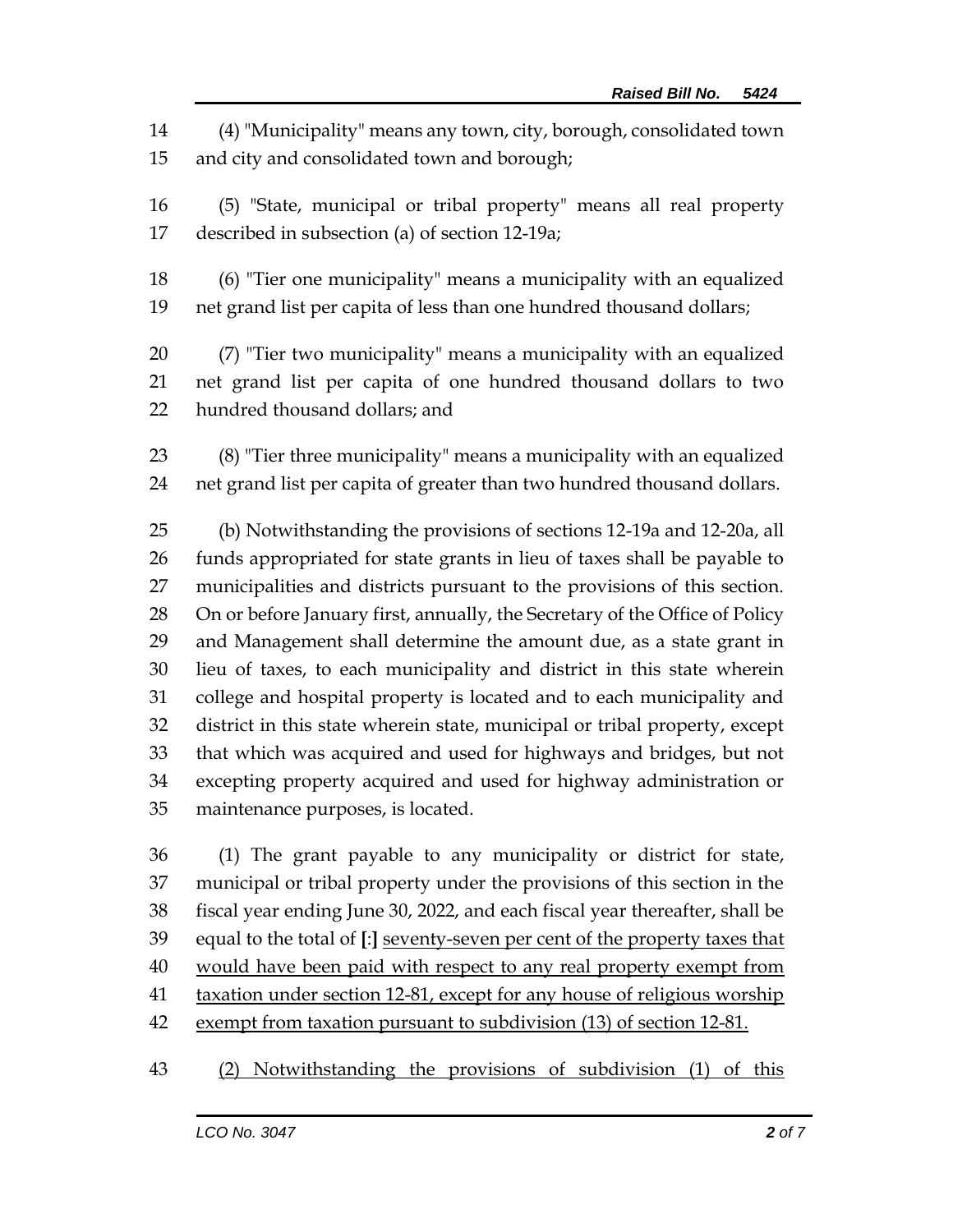subsection, the grant for any real property listed in this subdivision shall

## be equal to the total of:

 (A) One hundred per cent of the property taxes that would have been paid with respect to any facility designated by the Commissioner of Correction, on or before August first of each year, to be a correctional facility administered under the auspices of the Department of Correction or a juvenile detention center under direction of the Department of Children and Families that was used for incarcerative purposes during the preceding fiscal year. If a list containing the name and location of such designated facilities and information concerning their use for purposes of incarceration during the preceding fiscal year is not available from the Secretary of the State on August first of any year, the Commissioner of Correction shall, on said date, certify to the Secretary of the Office of Policy and Management a list containing such information;

 (B) One hundred per cent of the property taxes that would have been paid with respect to that portion of the John Dempsey Hospital located at The University of Connecticut Health Center in Farmington that is used as a permanent medical ward for prisoners under the custody of the Department of Correction. Nothing in this section shall be construed as designating any portion of The University of Connecticut Health Center John Dempsey Hospital as a correctional facility;

 (C) One hundred per cent of the property taxes that would have been paid on any land designated within the 1983 Settlement boundary and taken into trust by the federal government for the Mashantucket Pequot Tribal Nation on or after June 8, 1999;

 (D) One hundred per cent of the property taxes that would have been paid with respect to the property and facilities owned by the Connecticut Port Authority;

 (E) Subject to the provisions of subsection (c) of section 12-19a, sixty- five per cent of the property taxes that would have been paid with respect to the buildings and grounds comprising Connecticut Valley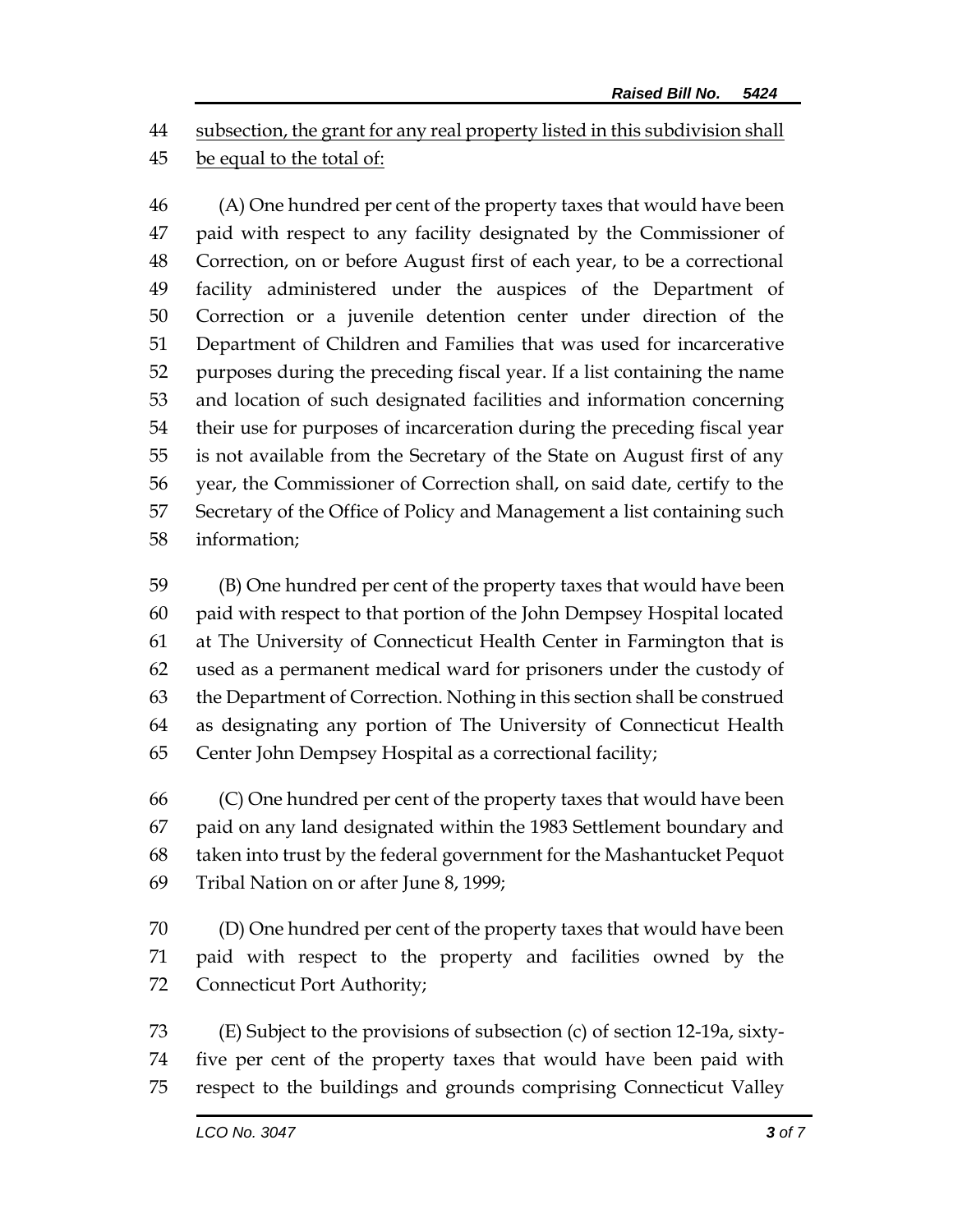Hospital and Whiting Forensic Hospital in Middletown;

 (F) With respect to any municipality in which more than fifty per cent of the property is state-owned real property, one hundred per cent of the property taxes that would have been paid with respect to such state-owned property;

 (G) Forty-five per cent of the property taxes that would have been paid with respect to all municipally owned airports; except for the exemption applicable to such property, on the assessment list in such municipality for the assessment date two years prior to the commencement of the state fiscal year in which such grant is payable. The grant provided pursuant to this section for any municipally owned airport shall be paid to any municipality in which the airport is located, except that the grant applicable to Sikorsky Airport shall be paid one-half to the town of Stratford and one-half to the city of Bridgeport;

 (H) One hundred per cent of the property taxes that would have been paid with respect to any land designated within the 1983 Settlement boundary and taken into trust by the federal government for the Mashantucket Pequot Tribal Nation prior to June 8, 1999, or taken into trust by the federal government for the Mohegan Tribe of Indians of Connecticut, provided the real property subject to this subparagraph shall be the land only, and shall not include the assessed value of any structures, buildings or other improvements on such land; and

 (I) Forty-five per cent of the property taxes that would have been paid with respect to all other state-owned real property.

 (2) The grant payable to any municipality or district for college and hospital property under the provisions of this section in the fiscal year ending June 30, 2017, and each fiscal year thereafter, shall be equal to the total of seventy-seven per cent of the property taxes that, except for any exemption applicable to any college and hospital property under the provisions of section 12-81, would have been paid with respect to college and hospital property on the assessment list in such municipality or district for the assessment date two years prior to the commencement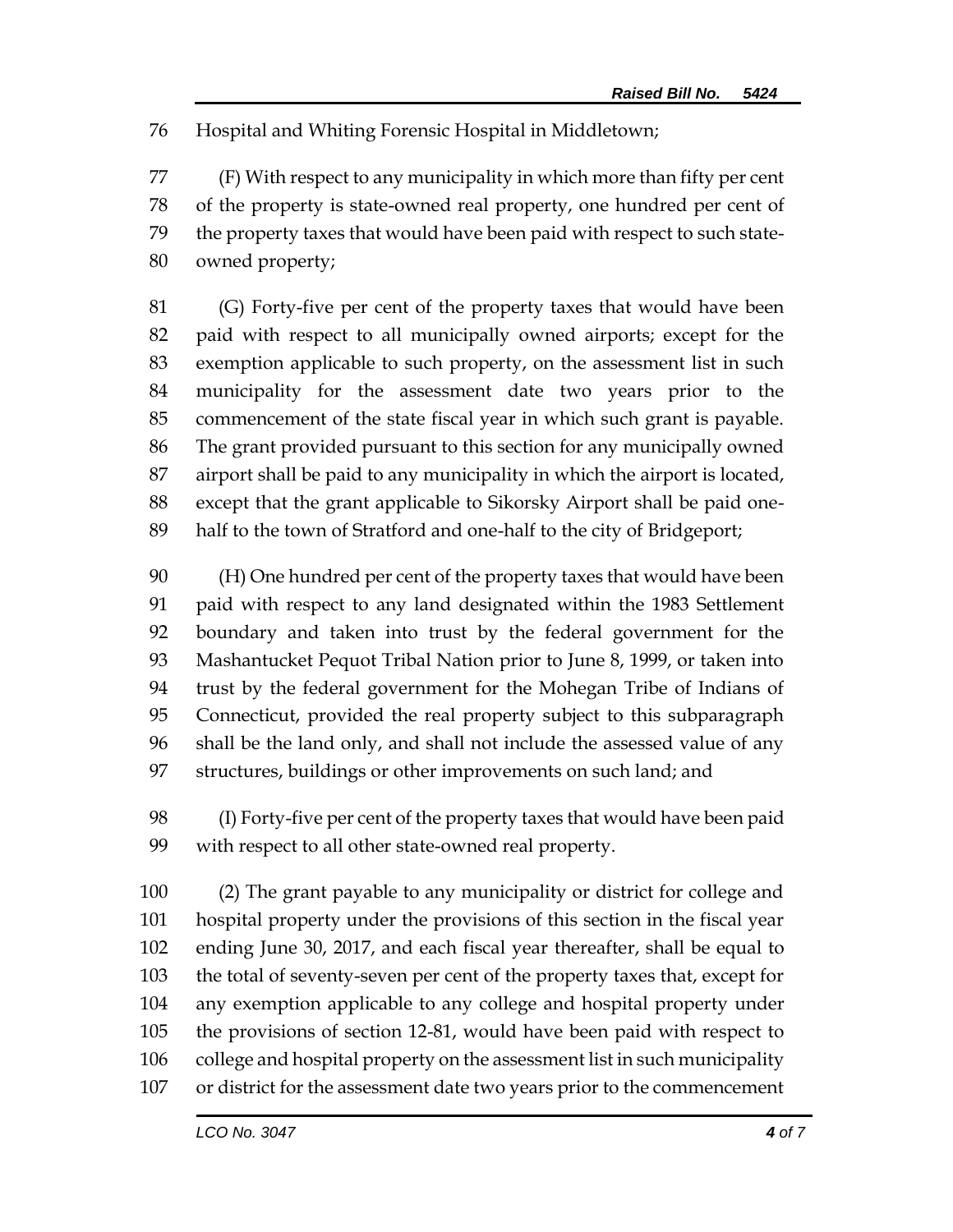of the state fiscal year in which such grant is payable.

 (c) The Secretary of the Office of Policy and Management shall list municipalities, boroughs and districts based on the equalized net grand list per capita. Boroughs and districts shall have the same equalized net grand list per capita as the town, city, consolidated town and city or consolidated town and borough in which such borough or district is located.

 (d) For the fiscal year ending June 30, 2022, and each fiscal year thereafter:

 (1) The total amount of the grants paid to a municipality or district pursuant to the provisions of this subsection shall not be lower than the total amount of the payment in lieu of taxes grants received by such municipality or district for the fiscal year ending June 30, 2021.

 (2) If the total of grants payable to each municipality and district in accordance with the provisions of subsection (b) of this section exceeds the amount appropriated for the purposes of said subsection for a fiscal year:

 (A) Each tier one municipality shall receive fifty per cent of the grant amount payable to such municipality as calculated under subsection (b) of this section;

 (B) Each tier two municipality shall receive forty per cent of the grant amount payable to such municipality as calculated under subsection (b) of this section; and

 (C) Each tier three municipality shall receive thirty per cent of the grant amount payable to such municipality as calculated under subsection (b) of this section.

 (3) Each municipality designated as an alliance district pursuant to section 10-262u or in which more than fifty per cent of the property is state-owned real property shall be classified as a tier one municipality.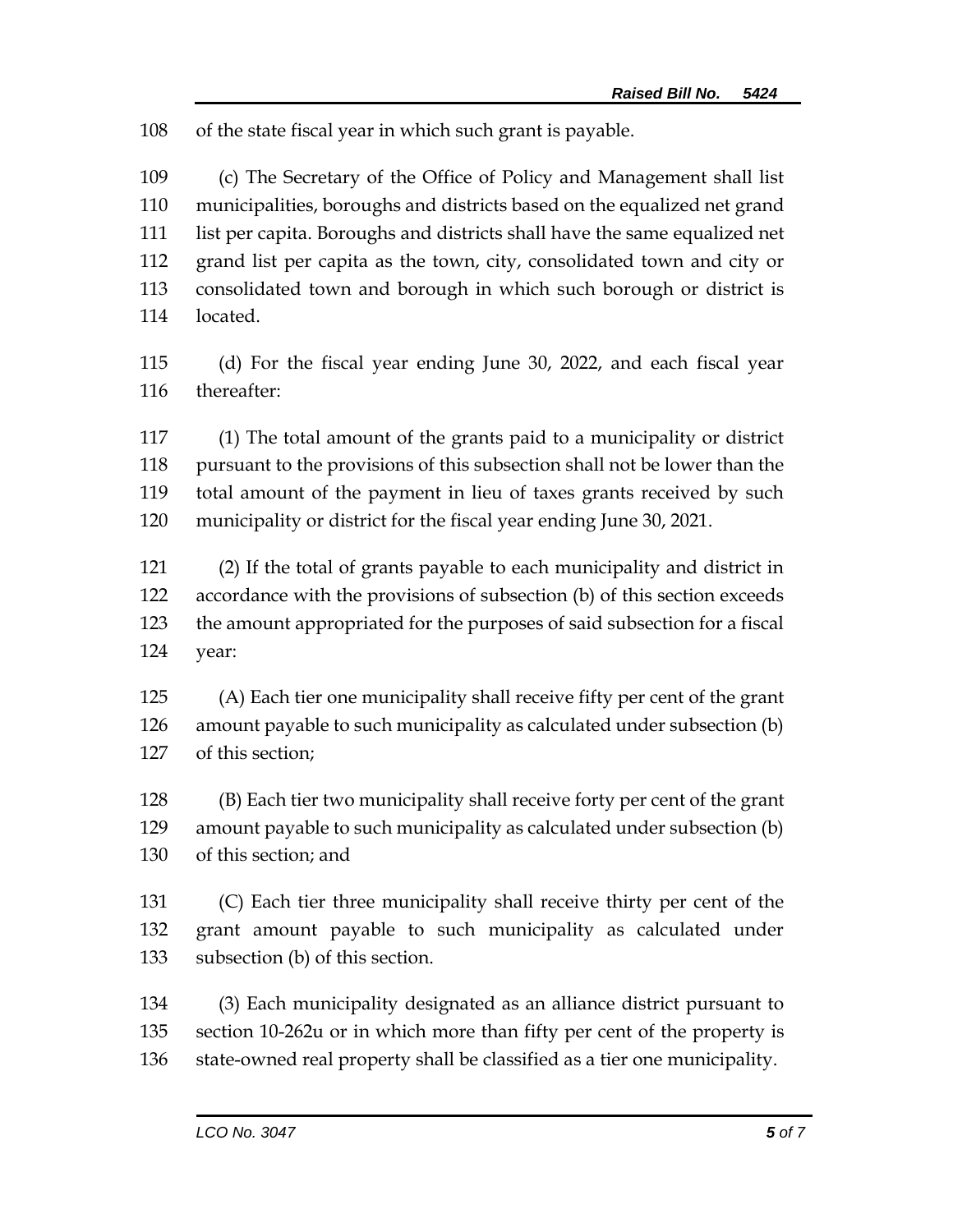(4) Each district shall receive the same percentage of the grant amount payable to the municipality in which it is located.

 (5) (A) If the total of grants payable to each municipality and district in accordance with the provisions of subsection (b) of this section exceeds the amount appropriated for the purposes of said subsection, but such appropriated amount exceeds the amount required for grants payable to each municipality and district in accordance with the provisions of subdivisions (1) to (4), inclusive, of this subsection, the amount of the grant payable to each municipality and district shall be increased proportionately.

 (B) If the total of grants payable to each municipality and district in accordance with the provisions of subdivisions (1) to (4), inclusive, of this subsection exceeds the amount appropriated for the purposes of said subdivisions, the amount of the grant payable to each municipality and district shall be reduced proportionately, except that no grant shall be reduced below the amount set forth in subdivision (1) of this subsection.

 (e) Notwithstanding the provisions of subsections (a) to (d), inclusive, of this section:

 (1) The grant payable to any municipality or district with respect to a campus of the United States Department of Veterans Affairs Connecticut Healthcare Systems shall be one hundred per cent;

 (2) For any municipality receiving payments under section 15-120ss, property located in such municipality at Bradley International Airport shall not be included in the calculation of any state grant in lieu of taxes pursuant to this section; and

 (3) The city of Bridgeport shall be due five million dollars, on or before the thirtieth day of September, annually, which amount shall be in addition to the amount due such city pursuant to the provisions of subsections (b) or (d) of this section.